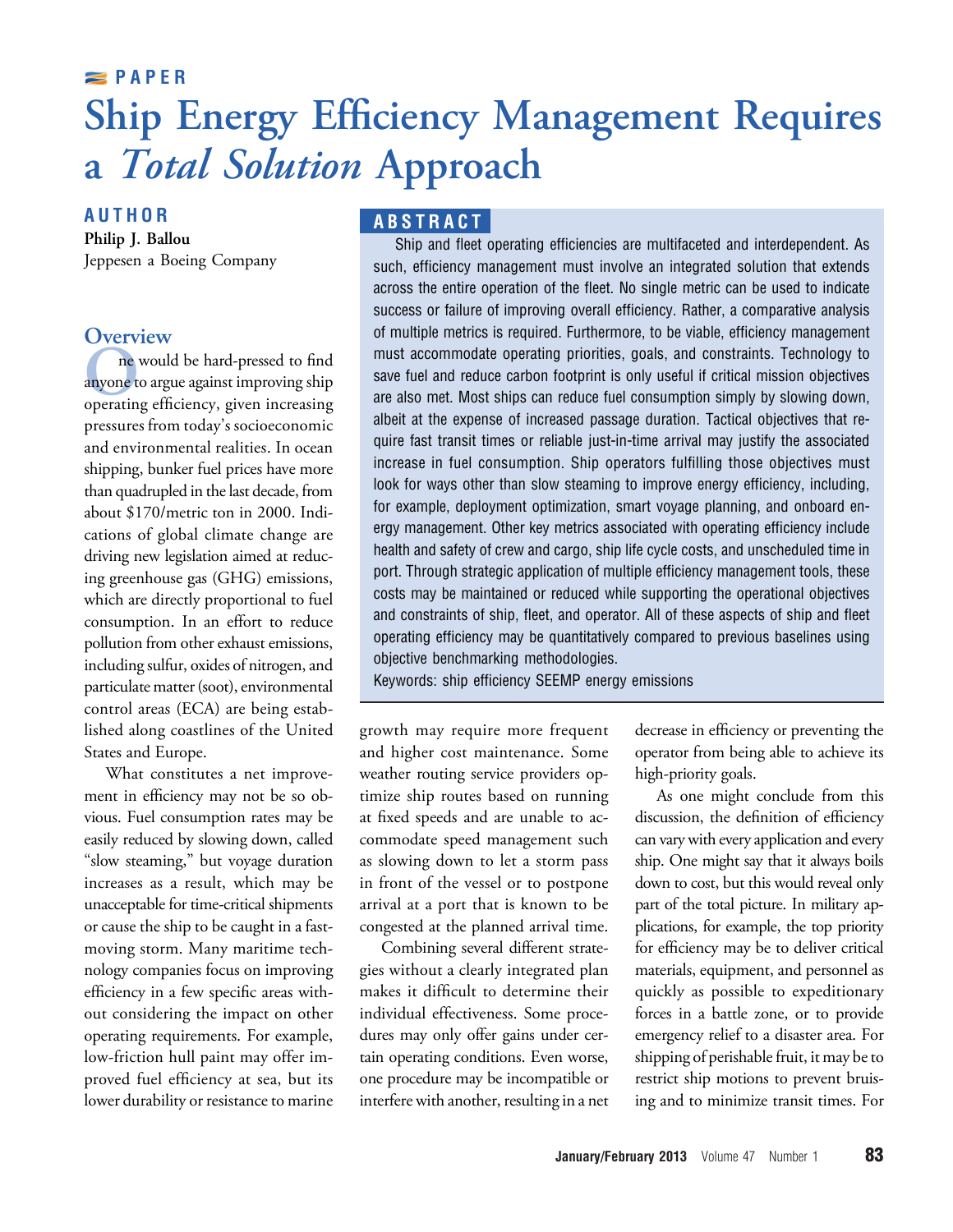just-in-time manufacturing or retail sellers, efficiency may be gained by the shipped inventories arriving just in time—not too early and not too late. On-time arrival can also improve the efficiencies of port services, including connecting transportation services by road or rail. Of course, ship operating safety, which includes such human factors as crew comfort and health, is an essential component of operating efficiency.

In early 2009, the Oil Companies International Marine Forum (OCIMF) outlined these concerns in its publication, Energy Efficiency and Fuel Management, which describes a wide range of auditable, prioritized methodologies aimed at reducing  $CO<sub>2</sub>$  emissions by improving vessel and voyage efficiencies. Four main areas were addressed:

- minimizing energy waste,
- promoting energy efficiency awareness,
- implementing vessel and voyage strategies to minimize energy usage,
- promoting cooperation with charterers and others to facilitate energy efficient operations.

In its 2012 publication, Guidance for the Development of a Ship Energy Efficiency Management Plan (SEEMP), the International Maritime Organization (IMO) joins OCIMF and others in recognizing that ship operating efficiency is a complex multifaceted problem. In an effort to advance standardized metrics for ship efficiency during design and operation, IMO introduced guidelines for calculating an Energy Efficiency Design Index (EEDI) and an Energy Efficiency Operating Indicator (EEOI) (IMO, 2009a, 2012a). Both of these indices compute the amount of  $CO<sub>2</sub>$  emitted per transport work (i.e., cargo load and distance traveled). The EEDI is calculated under predefined operating conditions through computer simulation during the design phase of new ships and is validated in sea trials. The EEOI is used to monitor the ongoing efficiency of ships already in operation. In July 2011, MARPOL Annex VI regulations were amended, adding a new Chapter 4 that mandates using EEDI for new ship designs and implementing SEEMPs for all existing ships. The regulations, which apply to all ships of 400 gross tons and above, entered into force on 1 January 2013.

On the military side, the U.S. Navy has had an interest for several decades in operating safety and efficiency at sea. Since the 1990s, in a program called Incentivized Energy Conservation (i-ENCON), ship crews have been trained in operational procedures and strategies to reduce energy consumption. The Navy's Fleet Weather Centers (FWC) in San Diego, CA, and Norfolk, VA, use a variety of tools, including computerized route optimization processes called Optimum Track Ship Routing (OTSR), to improve fleet fuel efficiency while mitigating weather-related navigation hazards. OTSR provides shore-based routers with recommendations for minimum transit time, while avoiding environmental conditions that could cause excessive motion, crew discomfort, cargo damage, and/or hull fatigue. It also provides routing guidance in the vicinity of strong ocean currents and restricted waters. More recently, with a goal to upgrade its aging OTSR tools, the U.S. Navy has started a program called Smart Voyage Planning Decision Aid (SVPDA). It is also testing onboard fuel efficiency monitoring tools, called Shipboard Energy Dashboard (SED), that gives sailors visual feedback on energy usage in real time.

# Developing an Efficiency Management Strategy

The objectives in formulating an effective efficiency management strategy are first to identify all the various efficiency parameters that are applicable to a given activity and then to assign priorities, metrics, and goals to those parameters. It should be understood that because many of these factors are related and interdependent, improving the efficiency of one may reduce the efficiency of another. The objective, then, is to maximize the efficiencies of the highest priority parameters while mitigating loss of efficiency, if possible, in less critical areas. In the final analysis, if one is successful at maximizing the efficiencies in all critical areas, albeit at the expense of noncritical ones, this may be viewed as an overall successful outcome.

Table 1 outlines potential areas for improving ship energy efficiency as proposed by IMO in its SEEMP guidelines. IMO does not specify what metrics should be used for each parameter, although it does recommend using the EEOI calculation for overall SEEMP tracking.

As noted by IMO, the measures listed in its SEEMP guidelines are by no means exhaustive but are suggested for consideration for a given ship's SEEMP. Not all measures are applicable for a given ship, activity, or company. Also, some measures may have higher priorities in some applications than others. In our own experience with commercial shipping companies, other measurements of operating efficiency frequently come into play. Table 2 lists some of the more common ones.

## More Bang for the Buck

In its publication, Pathways to Low Carbon Shipping, Det Norske Veritas (DNV) estimated the cost per ton of CO2 for different measures aimed at reducing fuel consumption and associated GHG emissions (Alvik et al., 2009). This list is illuminating because it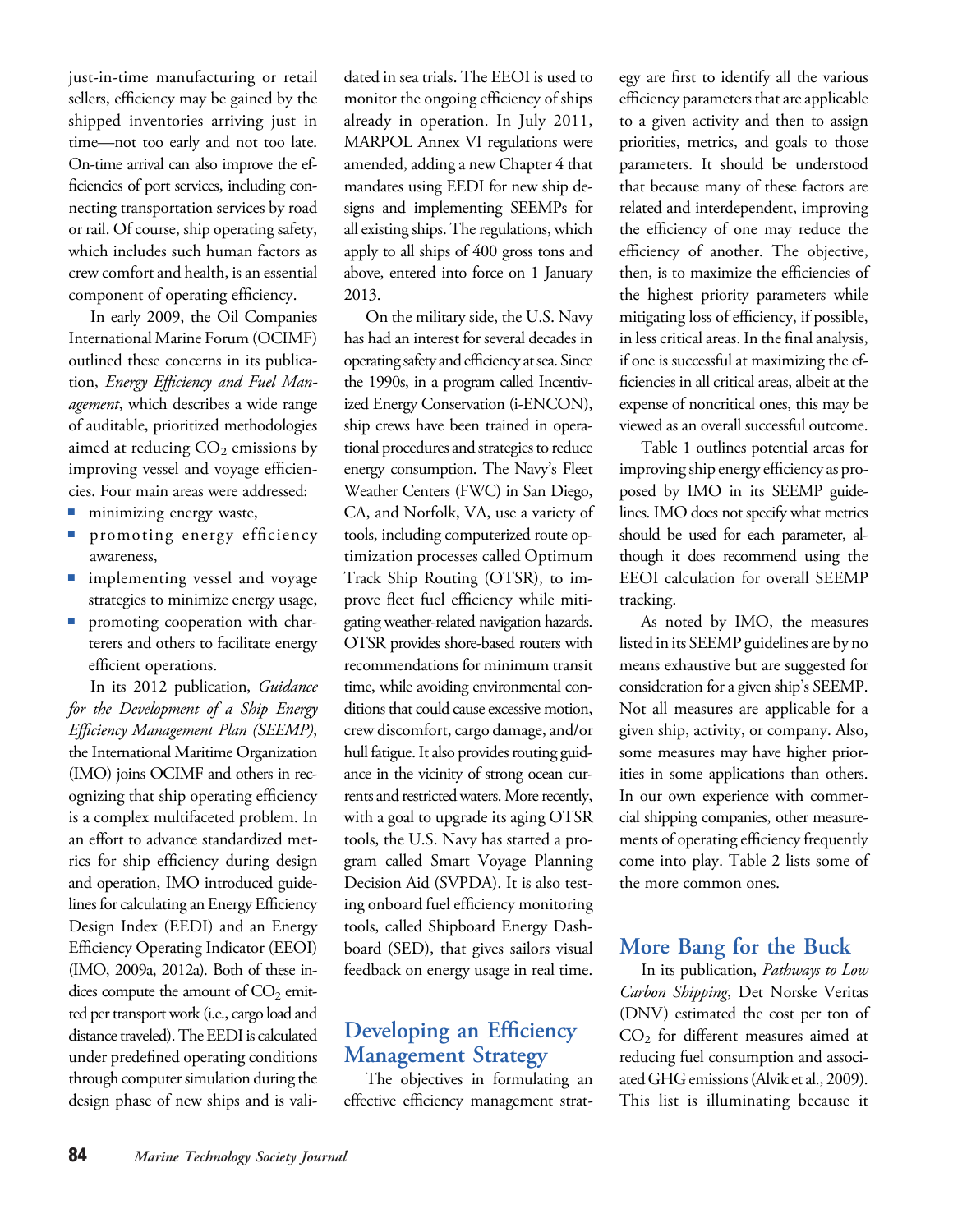# TABLE 1

IMO recommended measures for SEEMP.

| <b>Efficiency Improvement Strategy</b> | MEPC.1/Circ. 683 Section | <b>Comments</b>                                                                                                                                                                                                                                                                               |  |
|----------------------------------------|--------------------------|-----------------------------------------------------------------------------------------------------------------------------------------------------------------------------------------------------------------------------------------------------------------------------------------------|--|
| <b>Fuel-efficient operations</b>       |                          |                                                                                                                                                                                                                                                                                               |  |
| Improved voyage planning               | $4.2 - 4.3$              | This category addresses ship route optimization in planning and<br>execution using available software tools. IMO offers guidelines for<br>voyage planning in its resolution A.893(21) (25 Nov. 1999).                                                                                         |  |
| Weather routing                        | 4.4                      | Weather routing is a less comprehensive method of route planning that<br>allows ships to avoid adverse weather conditions. Some solutions,<br>however, may increase fuel consumption.                                                                                                         |  |
| Just-in-time                           | $4.5 - 4.6$              | This category is related to the concept of "Virtual Arrival," whereby,<br>through communication with the destination port, a ship may slow<br>down and delay arrival to avoid port congestion.                                                                                                |  |
| Speed optimization                     | $4.7 - 4.10$             | Speed optimization includes "slow steaming," but also considers the<br>optimal speed for a given ship design, as well as gradual increases in<br>speed when leaving port. Speed reduction can result in adverse con-<br>sequences, including increased vibration, soot, and fuel consumption. |  |
| Optimized shaft power                  | 4.11                     | Optimizing shaft power includes running at constant RPM and usage of<br>electronic engine management systems rather than human intervention.                                                                                                                                                  |  |
| <b>Optimized ship handling</b>         |                          |                                                                                                                                                                                                                                                                                               |  |
| Optimized trim                         | 4.12                     | Most ships are designed to operate most efficiently with a designated<br>amount of cargo at a certain speed. Adjusting fore/aft trim can have<br>a significant effect on fuel consumption for a given draft and speed.<br>Trim effects may be less noticeable in heavy seas.                  |  |
| Optimized ballast                      | 4.13-4.15                | Ballast is used to adjust trim, and has a significant effect on steering and<br>autopilot response. A ship's Ballast Water Management Plan must<br>also be observed.                                                                                                                          |  |
| Optimized propeller and inflow         | 4.16-4.17                | Improvements to propeller design and water inflow to the propeller can<br>increase propulsive efficiency.                                                                                                                                                                                     |  |
| Optimized use of rudder and autopilot  | 4.18-4.20                | Misadjusted or poorly designed automated heading and steering control<br>systems can cause excessive fuel consumption due to added resistance<br>and distance sailed off track.                                                                                                               |  |
| <b>Maintenance and logistics</b>       |                          |                                                                                                                                                                                                                                                                                               |  |
| Hull maintenance                       | 4.21-4.24                | Hull maintenance includes cleaning, repairing, and painting of the hull to<br>reduce roughness, and propeller cleaning and polishing.                                                                                                                                                         |  |
| Propulsion system                      | 4.25-4.27                | Efficient operation of the propulsion system can be improved by using<br>automated electronic engine control and monitoring systems. Preventive<br>maintenance and timely repairs of malfunctions are essential for efficient<br>operation.                                                   |  |
| Waste heat recovery                    | 4.28-4.29                | Products are now available that use thermal heat losses from power<br>plants and exhaust gas to generate electricity and/or additional<br>propulsion.                                                                                                                                         |  |
| Improved fleet management              | 4.30-4.31                | Effective fleet management offers one of the largest potential improve-<br>ments in ship operating efficiency. (IMO and others estimate potential<br>fuel savings as high as 50%.) The guiding objectives are to maximize paid<br>passages and minimize ballast voyages for the period.       |  |

continued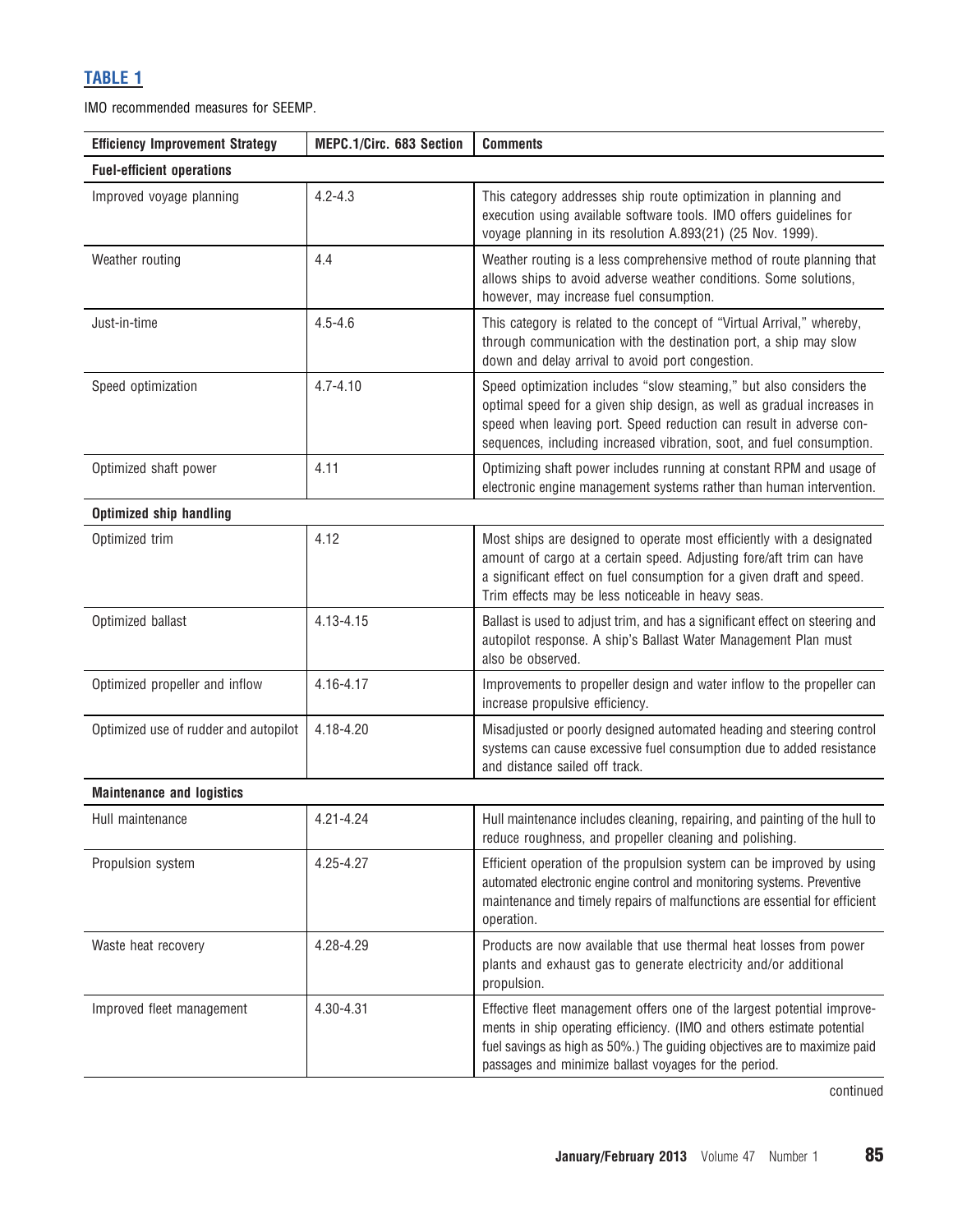# TABLE 1

Continued.

| <b>Efficiency Improvement Strategy</b> | MEPC.1/Circ. 683 Section | <b>Comments</b>                                                                                                                                                                                                                                                                                                                                                        |
|----------------------------------------|--------------------------|------------------------------------------------------------------------------------------------------------------------------------------------------------------------------------------------------------------------------------------------------------------------------------------------------------------------------------------------------------------------|
| Improved cargo handling                | 4.32                     | Port efficiency is an important component of total ship efficiency. Delays<br>at port due to congestion or inefficient usage of port facilities result in<br>higher energy consumption as well as delayed departures. Efficient<br>transfer to connecting transportation services (road, rail, etc.) should<br>also be considered in the total efficiency calculation. |
| Energy management                      | 4.33-4.34                | This parameter addresses efficient use of shipboard electrical services.<br>Thermal insulation and optimized locations for stowing refrigeration<br>containers are factors in this measure.                                                                                                                                                                            |
| Fuel type                              | 4.35                     | Changing to some fuel types, for example, liquid natural gas (LNG),<br>improves EEDI /EEOI because they produce lower carbon emissions per<br>ton. Switching to higher viscosity bunker may reduce operating cost,<br>although this does not improve EEOI. In either case, modifications to<br>the power train may be necessary.                                       |
| Other measures                         | 4.36-4.39                | This category includes new innovations in tracking fuel consumption,<br>renewable energy resources, using shore power (cold ironing), and<br>reducing hull friction (bubbles, etc.)                                                                                                                                                                                    |

# TABLE 2

Efficiency measures beyond IMO guidelines.

| <b>Description of Measure</b>                                       | <b>Comments</b>                                                                                                                                                                                                                                                                                                                                                                                                                                        |  |
|---------------------------------------------------------------------|--------------------------------------------------------------------------------------------------------------------------------------------------------------------------------------------------------------------------------------------------------------------------------------------------------------------------------------------------------------------------------------------------------------------------------------------------------|--|
| Improved on-time arrival consistency                                | In some commercial shipping applications, on-time arrival is para-<br>mount, with late arrivals resulting in reprimands and costly penalties.<br>In these situations, captains often "sprint and loiter" to assure meeting<br>their ETA. This has a high cost in fuel consumption. Effective use of<br>route optimization tools can increase on-time arrival reliability while<br>reducing fuel consumption. Metric: % on-time arrivals for the period |  |
| Fewer routing decision errors                                       | A single routing error for a given passage, for example, one that puts<br>the ship in the middle of a severe storm, can negate the entire savings<br>for that season. The objective is to reduce the occurrence of such<br>errors. Metric: standard deviation of fuel consumption for actual route<br>compared to that of optimal route for the period                                                                                                 |  |
| Reduced excessive motions                                           | Limiting ship motions reduces ship and cargo damage, increases crew<br>comfort, and can reduce a ship's structural maintenance and increase<br>its longevity. Metrics: % occurrence of excessive motions over a<br>threshold for distance travelled, number of reported crew illnesses or<br>accidents due to motion for the period, damage and repair costs for<br>the period, ship life cycle costs                                                  |  |
| Route optimization including environmentally controlled areas (ECA) | ECAs along national coastlines require switching to cleaner, more<br>costly fuel, and reducing speed. These can impact cost of operation<br>and arrival time. Ship route optimization tools can include ECAs in<br>their calculations to determine the best point to enter an ECA. Metric:<br>Total fuel cost per passage involving ECA.                                                                                                               |  |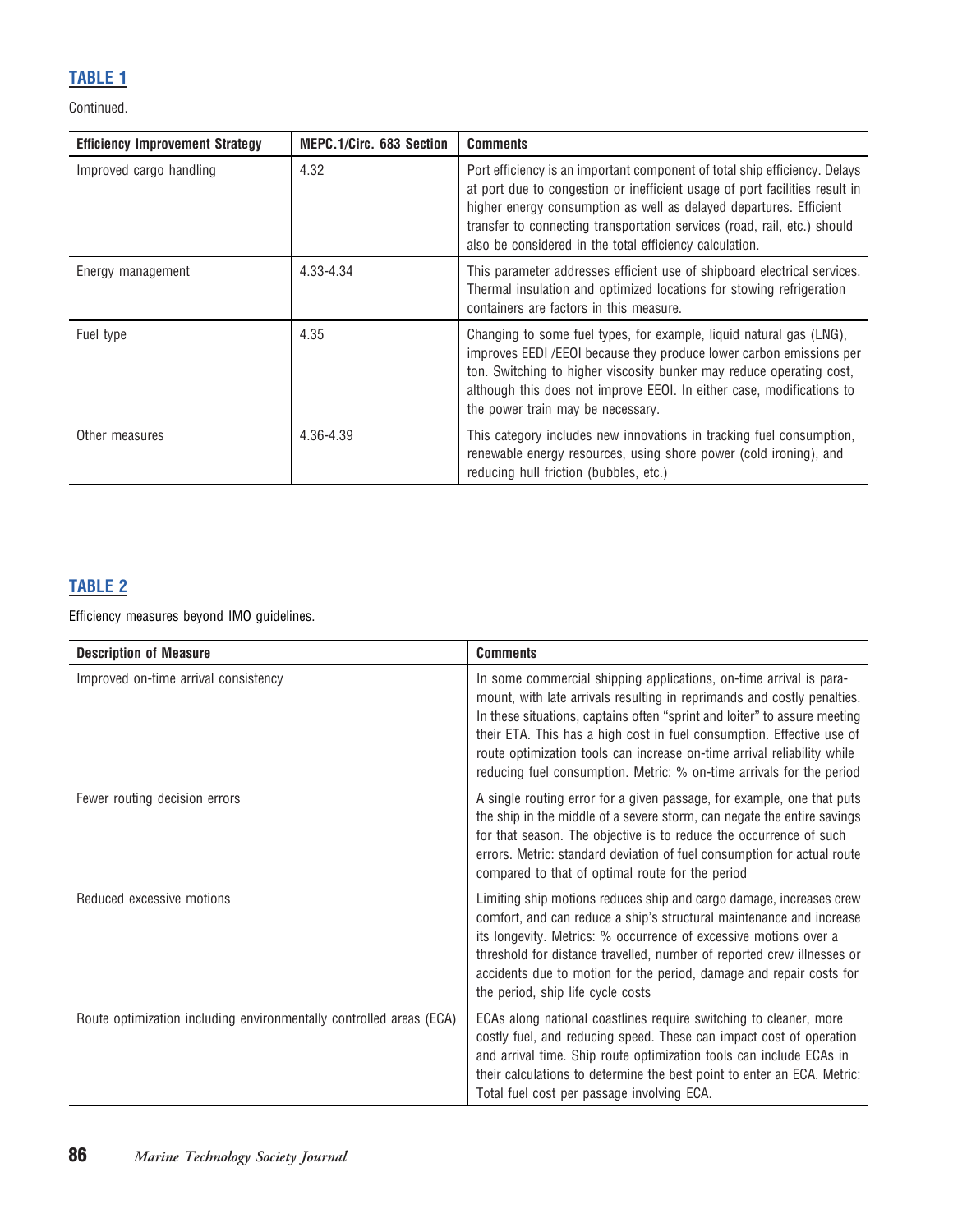suggests what measures may provide the best return on investment (ROI). Because some measures generate significant fuel savings at low cost, the net result, even in the first year of implementation, is cost savings. Other measures require significant investment, resulting in a net expense, at least for the first year. Table 3, derived from information in the DNV publication, shows examples of the estimated costs of key candidates for efficiency improvements (i.e., measures projected by DNV to provide potential reduction of at least 15 million tons of  $CO<sub>2</sub>$  per year for the world shipping fleet in 2030, or at least 1% of the projected baseline of 1,530 million tons of  $CO<sub>2</sub>$  per year).

#### Meaningful Metrics

The simple act of minimizing bunker consumption and associated carbon emissions while carrying the most cargo

the furthest distance seems like it should be a relatively straightforward calculation. Indeed, the IMO recommends that, as a minimum, the relatively straightforward EEOI calculation, first described in MEPC.1/Circ.684, should be used to track efficiency performance according to a ship's SEEMP,

$$
EEOI = \frac{CO_2 \text{ emission}}{\text{transport work}}
$$

where  $CO<sub>2</sub>$  emission is calculated by multiplying total fuel consumption by the carbon emission factor for the given fuel type, and transport work is the cargo load multiplied by distance traveled.

Examples of inputs needed for the EEOI calculation are outlined in Table 4. Update frequencies and input sources are suggested, although these are not specified in the IMO guidelines).

TABLE 3

Cost per ton CO<sub>2</sub> averted (based on DNV's Pathway to Low Carbon Shipping, 2009).

| <b>Measure</b>                                        | Cost/ton CO <sub>2</sub> Averted (US\$/ton) |  |
|-------------------------------------------------------|---------------------------------------------|--|
| Voyage planning and execution                         | $-$ \$90/ton                                |  |
| Speed reduction (Virtual Arrival and port efficiency) | $-$ \$75/ton                                |  |
| Propulsion efficiency improvements                    | $-$ \$65/ton                                |  |
| Trim and draft                                        | $-$ \$60/ton                                |  |
| Frequency converters for AC motor speed control       | $-$ \$50/ton                                |  |
| Contra-rotating propellers                            | $-$ \$40/ton                                |  |
| Weather routing                                       | $-$ \$35/ton                                |  |
| Kite-assisted propulsion                              | \$0/ton                                     |  |
| Gas fuel (LNG, etc.)                                  | \$20/ton                                    |  |
| Electronic engine control                             | \$25/ton                                    |  |
| Fuel cells as aux engine                              | \$60/ton                                    |  |
| Speed reduction coupled with increase in fleet size   | \$80/ton                                    |  |
| Fixed sails/wings                                     | \$105/ton                                   |  |
| Waste heat recovery                                   | \$150/ton                                   |  |
| Cold ironing (switching to shore-based power in port) | \$200/ton                                   |  |

Figure 1 illustrates typical EEOI calculations over a period of 12 months for an actual container ship making transoceanic passages in the North Pacific. A lower number indicates better efficiency. The higher EEOI values during the winter months may be an indication of the effect of heavy weather on fuel consumption (and carbon emissions), but closer investigation would be needed to rule out other possible causes, such as lower cargo loads during those periods.

While the IMO's EEDI and EEOI focus on carbon emissions, realistically, most commercial shipping companies will be looking at the bottom line, i.e., dollars spent per cargo × distance. Added to this equation is a time factor, for example, "per month," "per season," or "per year." More voyages with higher cargo loads per evaluation period translate into higher efficiency. Currently, this calculation typically uses as a baseline the average fuel consumption from a prior like period, known in the industry as *pro forma*, against which actual consumption is compared. This approach has the obvious shortcoming that it does not take into account variations in the severity of weather encountered in the actual passages. Even when a route is optimized, severe weather conditions have a negative impact on fuel consumption because ships must be diverted around storms or use greater power to overcome strong head seas and winds. Waiting for a storm to pass may result in late arrival, which can translate into delays and fines at the destination port, as well as fewer passages for a given period.

This leads us to consider other benchmarking methods that address the variability of weather conditions and other factors that affect a ship's fuel consumption. In a patent-pending benchmarking methodology developed at Jeppesen,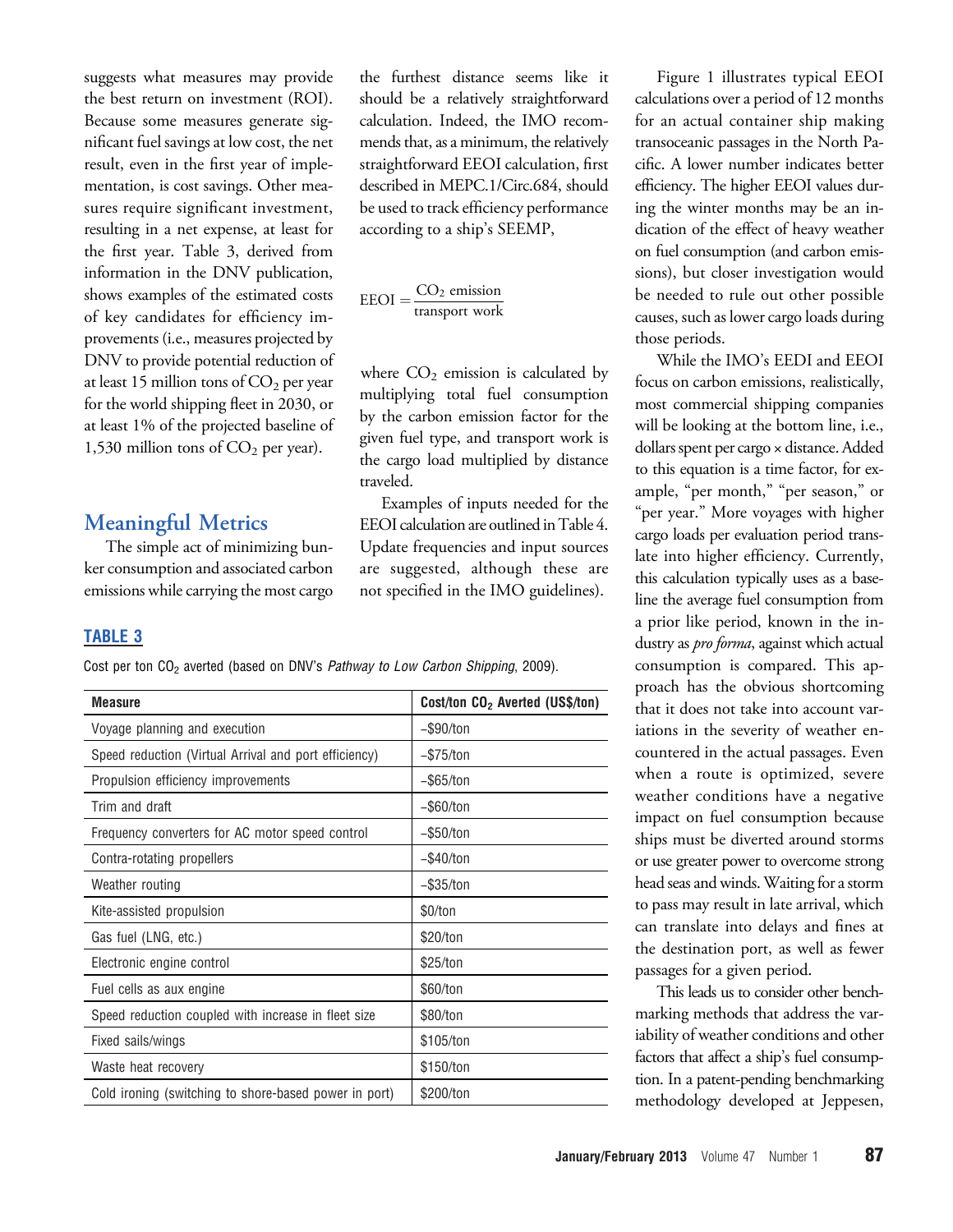# TABLE 4

Inputs for EEOI calculation.

| Input                   | <b>Units</b>                                                                                                                                                                                                                                                                                                                                                                                                                                    | <b>Update Frequency</b>   | <b>Source of Input</b> |
|-------------------------|-------------------------------------------------------------------------------------------------------------------------------------------------------------------------------------------------------------------------------------------------------------------------------------------------------------------------------------------------------------------------------------------------------------------------------------------------|---------------------------|------------------------|
| Fuel type and quantity  | Depends on fuel type. Examples:<br>1) Metric tonnes (MT)<br>2) Million British thermal unit<br>(MMBtu)                                                                                                                                                                                                                                                                                                                                          | Daily                     | Vessel noon report     |
| Vessel type             | Select from:<br>1) Dry cargo carrier, liquid tanker,<br>gas tanker, ro-ro cargo ship, and<br>general cargo ship<br>2) Ship carrying combination of<br>containers and other cargos<br>3) Container ship carrying solely<br>containers<br>4) Passenger ship<br>5) Car ferry or carrier<br>6) Railway or ro-ro vessel                                                                                                                              | One-time entry per vessel | Initial set-up         |
| Work (cargo)            | Depends on vessel type and application.<br>Examples:<br>1) MT of cargo carried<br>2) MT of total mass of cargo and<br>containers<br>3) Number of loaded TEU @ 10MT<br>per TEU plus # empty TEU @ 2MT<br>per TEU, or total # TEU loaded or<br>empty<br>4) Gross MT of the ship, or # of<br>passengers<br>5) Number of car units, or occupied<br>lane meters (m)<br>6) Number of railway cars and<br>freight vehicles, or occupied lane<br>meters | Per passage               | Vessel noon report     |
| Distance (GPS position) | Nautical miles (nm) or kilometers (km)                                                                                                                                                                                                                                                                                                                                                                                                          | Daily                     | Vessel noon report     |
| Time for passage        | Hours (h)                                                                                                                                                                                                                                                                                                                                                                                                                                       | Daily                     | Vessel noon report     |
| Time in port            | Hours (h)                                                                                                                                                                                                                                                                                                                                                                                                                                       | Daily                     | Vessel noon report     |

the fuel efficiency of an actual passage is calculated by comparing the fuel consumption of the actual route taken by the ship against that of the optimal route that could have been taken if one had 20/20 hindsight of the weather, currents, and other factors. The optimal route is calculated using Jeppesen's route optimization software called Vessel and Voyage Optimization Solution (VVOS),

one of several components that comprise Jeppesen's efficiency management tool suite. VVOS uses advanced routing algorithms, hydrodynamic and performance modeling, and high-resolution ocean forecasts to find the best possible route solutions for a specified range of arrival times that minimize fuel consumption and observe safe operating and user-specified limits. Unlike traditional weather routing, true route optimization incorporates a detailed model of each ship's dynamic motion response and performance characteristics. Weather, wind, wave, and current data, including ensemble forecasts, are considered in finding the optimal route. Forecasts with higher uncertainties result in more conservative solutions than those that are more stable.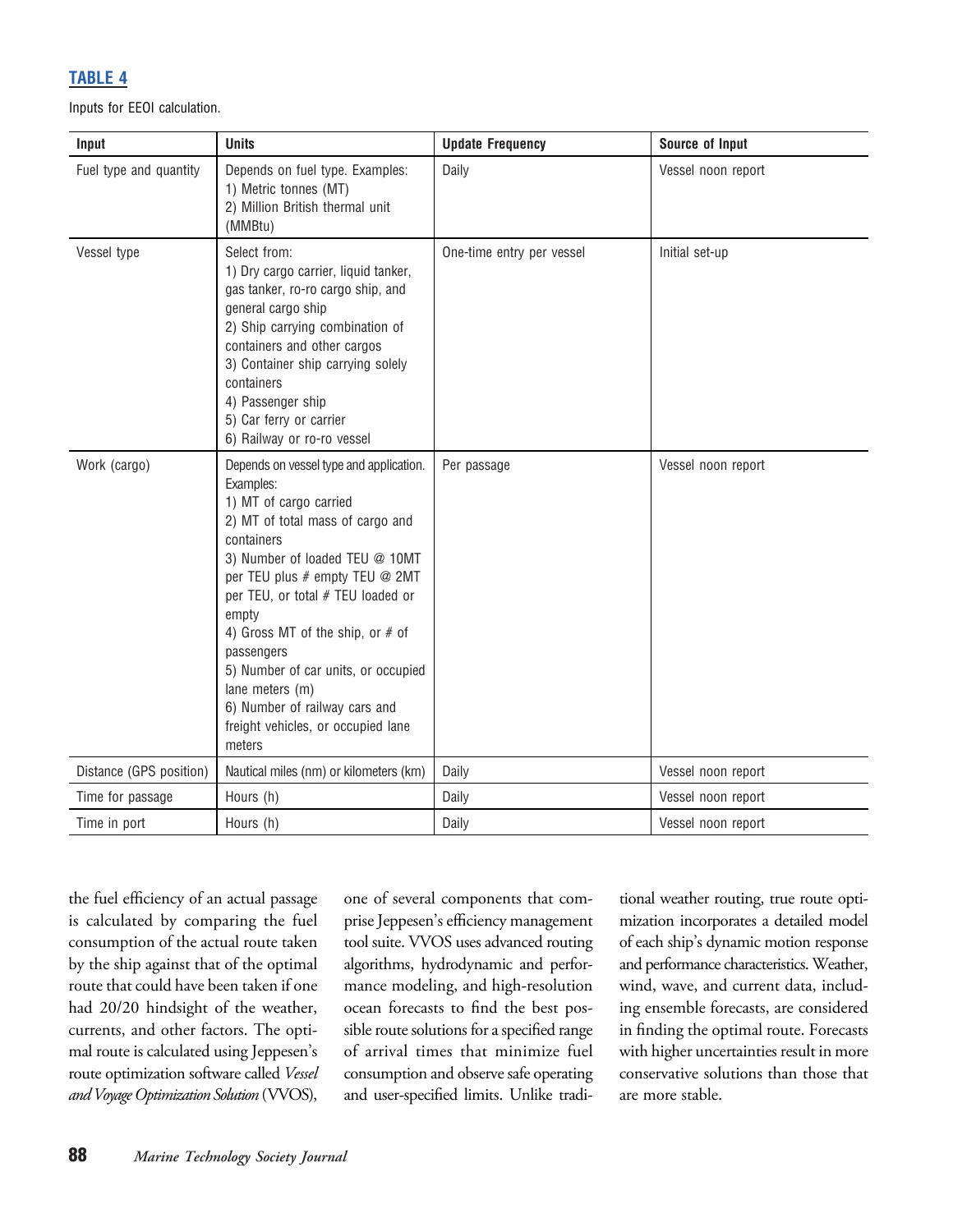EEOI for container ship over 12 months.



The resulting optimal route takes into account the actual weather conditions, currents, vessel performance and motion response, and other factors such as user-specified limits, in finding the most fuel-efficient route that arrives at the destination port at the desired time. The benefit of this method is that the baseline or budget against which the ship's actual performance is compared is adjusted to correct for unavoidable factors, such as weather, load conditions, schedule, and mission-specific constraints (Figure 2).

Route simulations using VVOS can also be used to compare different voyage optimization strategies. Figure 3 illustrates that for this particular passage, a savings of 28 tons can be realized simply by using speed management rather than constant RPM.

By comparing ships using a particular efficiency improvement strategy against a control group of ships not using it, the ROI in terms of fuel savings may be determined for that strategy. Figures 4 and 5 illustrate some of the benefits realized using VVOS for route planning and execution. In a comparison of 32 passages using conventional weather routing to 40 similar

passages by the same ship class using VVOS, an average of 63 tons of fuel per passage, or about 4% of the total, were saved. Furthermore, the standard deviation, which reflects consistency of routing improvements, was substantially improved, as seen in Figure 5; in over 50% of the passages, fuel consumption was within 0–2% of the optimal route solution. This consistency is what will reliably generate long-term savings, less likely to be negated by gross route planning and/or execution errors.

Some companies are investigating reconfiguring a ship to burn cheaper higher-viscosity bunker fuels, such as IFO 420, 500, 600, or 700 grades instead of the more common IFO 380. Unlike switching to lower-carbon fuels such as LNG, this conversion would not reduce the vessel's EEOI because the carbon emission factors for both viscosities of bunker are essentially equal. Also, such conversions are not without complications; the vessel's power train must be able to accommodate rougher fuel grades and more complex handling issues. (Notwithstanding, there are also issues with using low-emission fuels such as LNG for ship propulsion. LNG has only half the energy density of bunker fuels and therefore requires a greater volume for equivalent energy capacity. Its lower viscosity complicates storage, as sloshing can lead to instability and/or tank damage.) But using IFO 700 instead of IFO 380 could result in a 3-4% reduction in fuel cost, which translates into tens of thousands of dollars for a single transoceanic passage, potentially enough to justify the conversion cost.

Many efficiency metrics that are critical to some companies are only indirectly related, or not at all, to fuel consumption or carbon emissions. Here are some examples:

Quality of operation

- Percent on-time arrival
- Standard deviation of fuel consumption for a given passage
- Number of incidents associated with excessive motion
	- Number and severity of damage incidents
	- Number and severity of crew/ passenger motion-related illness or accidents

Cost of operation

- Fuel cost per transport work
- Paid transport work per fleet size Actual life cycle cost compared to budget

#### Port efficiency

- Time in port saved by reducing speed to delay arrival and avoid port congestion (also known as "Virtual Arrival")
- Total time spent in port/berth
- Cargo loading and unloading efficiency

#### Maintenance and upgrades

- Adherence to recommended maintenance schedule
- Percent ships in fleet with technology improvements such as onboard route optimization software, low-friction hull coatings, updated autopilot, electronic engine controls, and/or fuel switching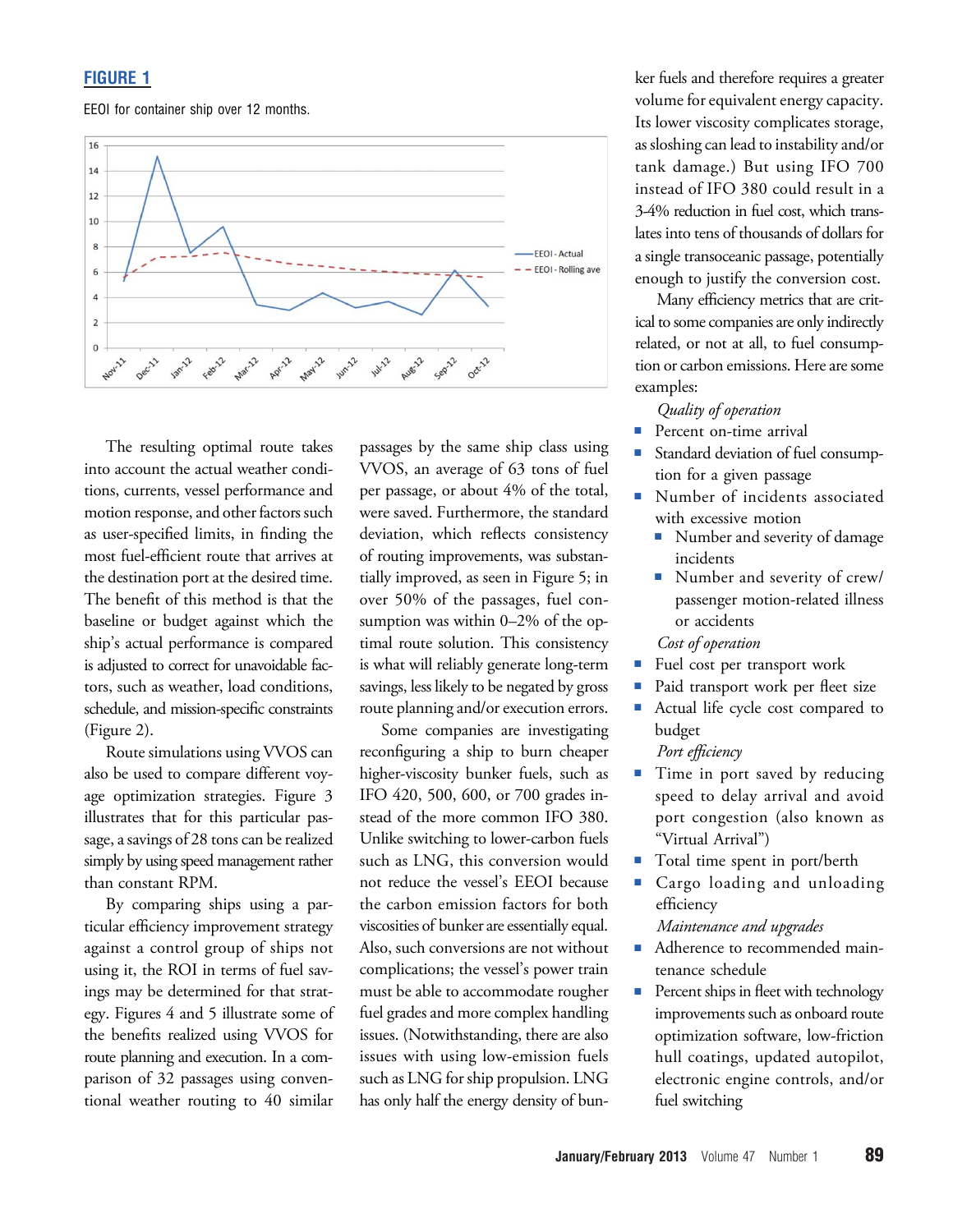Route optimization using VVOS.



To summarize, it seems prudent for a vessel's SEEMP to include the standard EEOI calculation for a general overview of its relative success, as well as secondary metrics that may provide better understanding regarding the cause and effect of various efficiency factors. Using an accepted industry standard metric such as IMO's EEOI allows one to make general comparisons of the vessel's performance with a larger crosssection of the shipping industry. Simple variants of the EEOI, such as a fuel efficiency indicator (that omits the carbon emission factors), and a cost efficiency indicator (that replaces the carbon emission factors with fuel cost factors) may also provide useful insights. By supplementing these basic indicators with more application-specific metrics, one can focus on areas of performance that are of particular interest to the vessel owner and/or operator.

# Total Solution Approach*—* An Example

Evaluating operating efficiency is an elusive, complex process. As an operation becomes more efficient, its interactions become increasingly interdependent; squeeze in one place, and a bulge will appear in another. This is a good sign, because it indicates that little is being wasted. What is important is to maximize efficiency in the areas of highest priority for a given business, while mitigating losses in the less important ones. A comprehensive SEEMP can help operators understand how to do this with confidence of achieving a positive outcome over the long term.

The value of the SEEMP, however, is only as good as the information and insight it provides. In the worst case, it is no more than a superficial report that meets the MARPOL Annex VI requirement. At best, the improvements in operating efficiency will generate significant cost savings that constitute a lucrative ROI.

For best results, a total solution approach comprising five main elements is needed:

- Shipboard data acquisition, both automated and manually entered
- Communication method for transmitting the data to shore in a timely manner
- Shore-based analytical tools for processing the data
- Intuitive, easy-to-use displays of data and analytical results, including report-generating capabilities
- Ongoing user training and awarenessraising programs

Jeppesen has developed a suite of integrated software and hardware tools that is designed to address each of these needs. For data acquisition, it includes a user-friendly shipboard event logging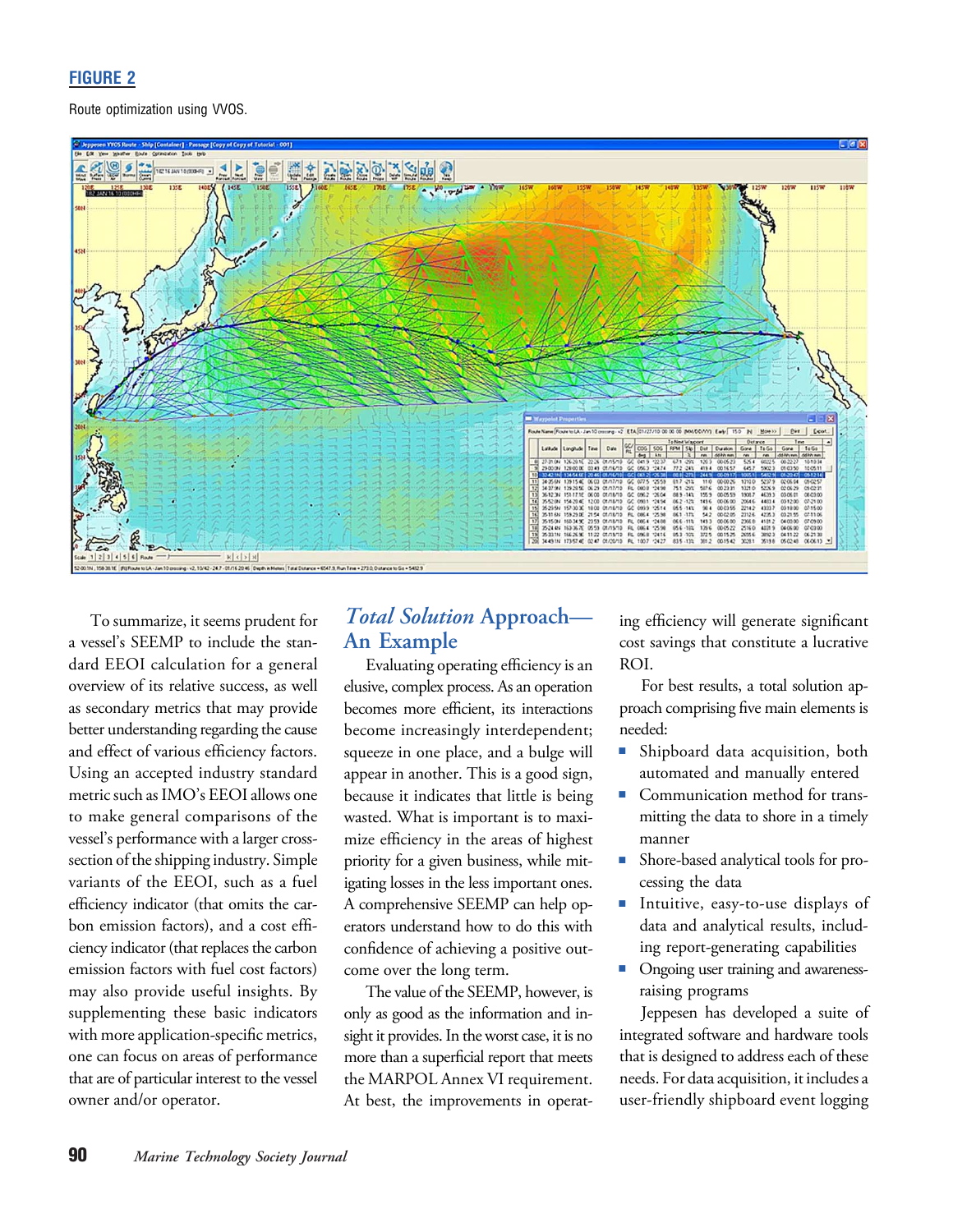VVOS comparison of the same route using speed management and constant RPM strategies. The constant RPM strategy (Route 2) consumes 28 MT more fuel and increases transit time by over 0.5 h.



application for consistent and easy reporting of latest ship operating details. Reporting is facilitated by automating entry of data that are available on the ship's network, supplemented with userfriendly data entry screens for parameters that must be manually entered. These data may be delivered shoreside via the

ship's email system; for more frequent and timely updates, a low-cost shipboard data acquisition and communication tool may be used, which monitors and communicates local environmental, performance, and user-entered data to a secure shore-based server using a low earth orbit (LEO) satellite constellation.

Upon arrival at Jeppesen's shorebased server, numerous software tools are applied for storing and analyzing the data. VVOS route optimization software may be employed to find the "optimal route" for a comparison benchmark.

The data and analytical results may be reviewed by operations managers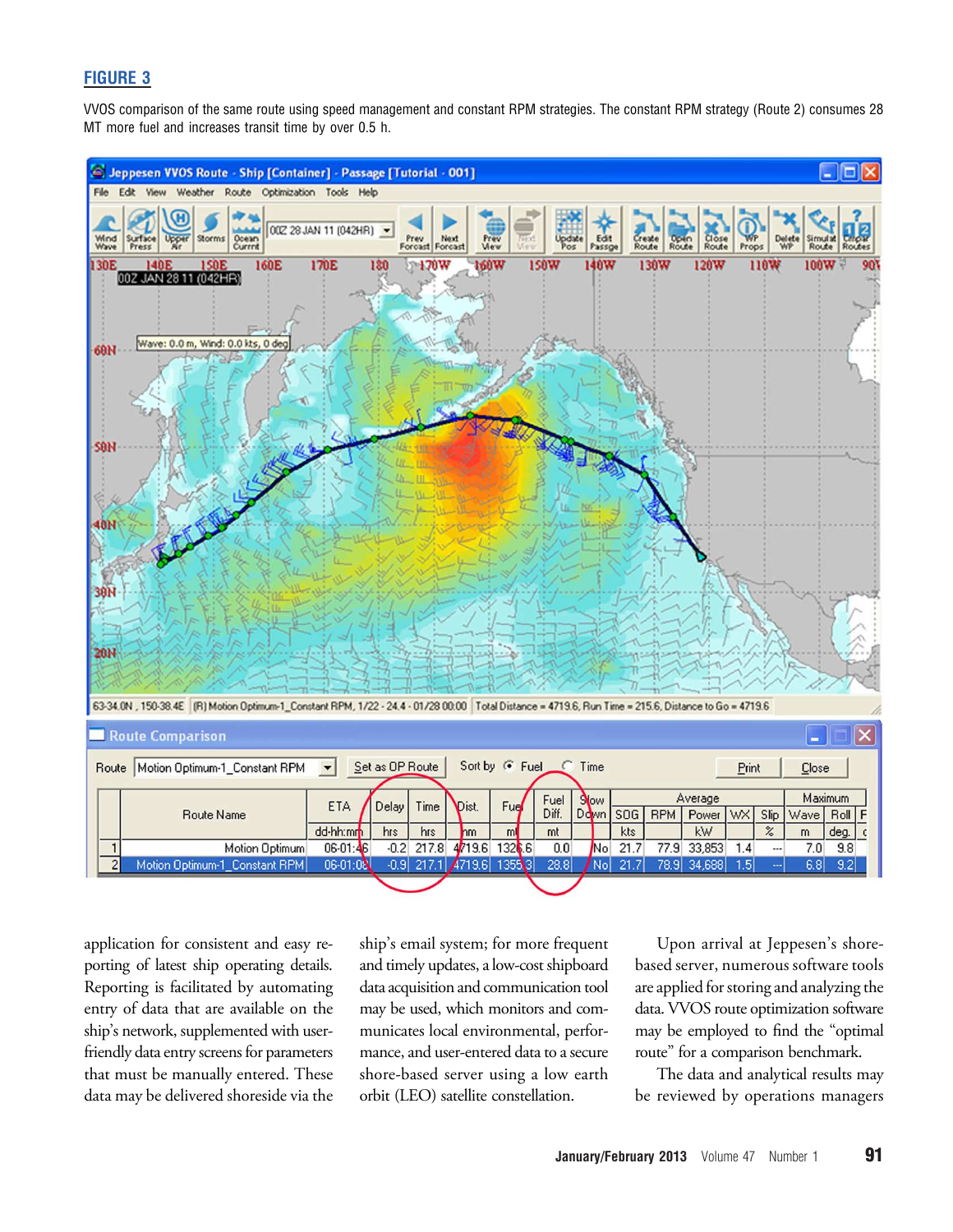Actual transoceanic passages conducted using traditional weather routing. Total number of passages = 32; mean value = 5.36%; excess tons fuel consumed compared to "optimal route" = 85.



#### FIGURE 5

Actual transoceanic passages conducted using VVOS. Total number of passages = 40; mean value = 2.16%; excess tons fuel consumed compared to "optimal route" = 22.



using a shore-side fleet management utility that integrates fleet-wide voyage data into a single database. This secure Web-based system provides operations managers with a user-friendly dashboard that allows them to quickly determine which vessels in their fleet are having issues. The tool provides the ability to track vessels routes, ETA reliability, fuel analysis, and weather forecasts, and publish reports tailored to the customer's needs, including SEEMP results, at the press of a button (Figure 6).

# Training and Raising Awareness

Two aspects of an efficiency management program that are often overlooked or undervalued are training and raising awareness. Both IMO and OCIMF emphasize this in their publications. It is not enough for only the captain and officers to support the effort. An overarching culture of conservation aboard the ship should be developed through training, supplemented with simple promotions such as encouraging the use of waste recycling facilities and turning off unnecessary lighting. Special incentives such as rewarding crews that provide the greatest energy savings and recognizing individuals with "green ship" awards and training certificates may help motivate shipboard personnel to support the program.

New tools intended to improve efficiency will require training for their proper and effective use. This training should be repeated regularly to accommodate captains and crew cycling between ship and shore. A captain returning to the ship after several months leave may not feel comfortable with the new procedures and so may revert to older, more familiar operating methods. To help prevent this, a company's efficiency management program must be strongly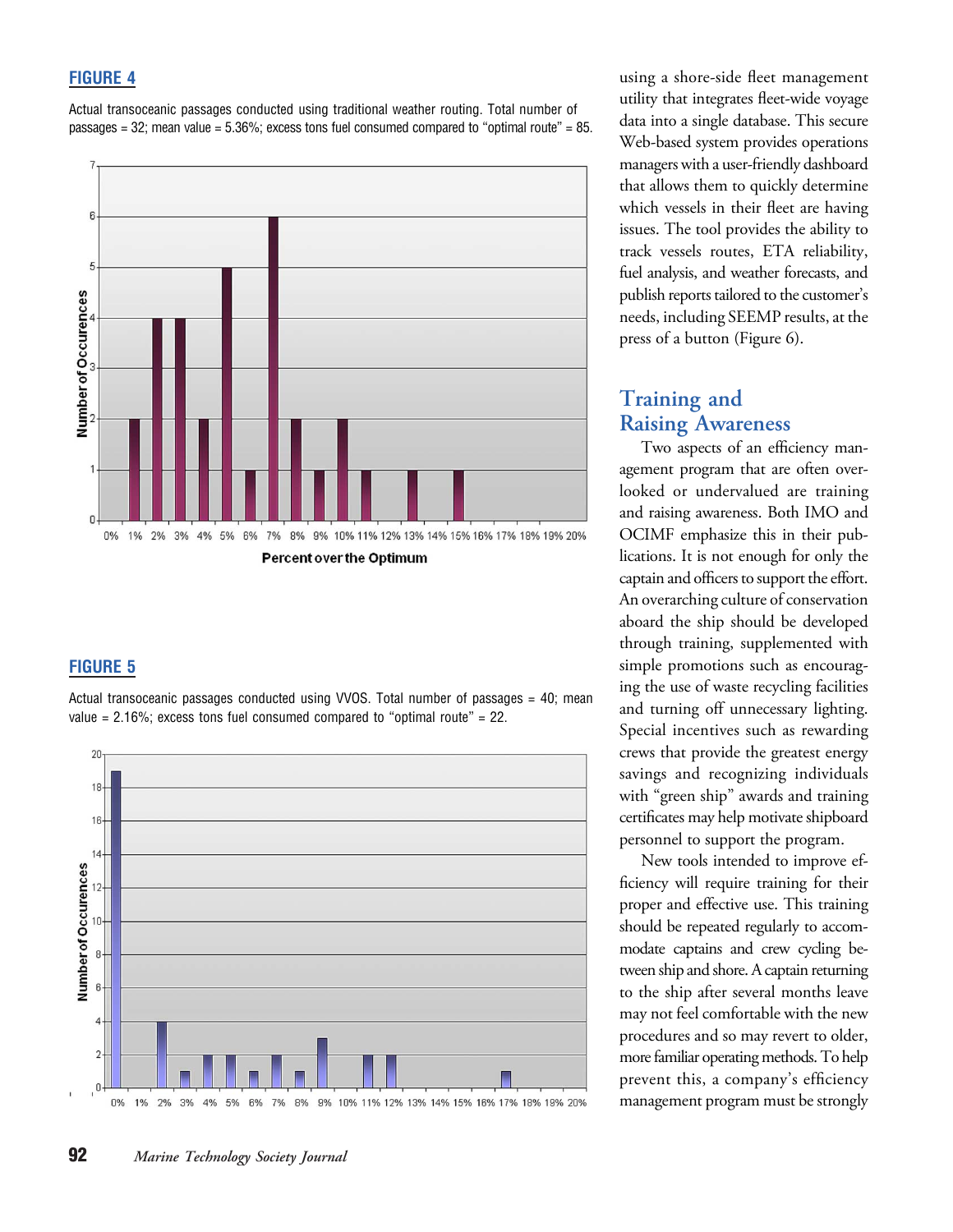FleetManager dashboard.



supported throughout the highest levels of management, with regular audits to ensure that it is being adhered to.

In this age of cost cutting and crew reduction, new processes implemented on the ship will be poorly received unless they offer at least the perception of a net reduction in work load. This important human factor can make the difference between success and failure of a new initiative such as efficiency management and can only be solved with intimate domain knowledge of the shipboard working environment. Duplication of effort with existing processes that already exist on the ship will be quickly perceived as such and accepted only with reluctance. For example, if a ship already provides manually

prepared noon reports and is now required to add daily SEEMP updates, the SEEMP tool should be able to also process the noon reports as a matter of course, and ideally, streamline the process through automated data entry and report generation. A good design goal for developers of shipboard software should be that every new product will provide a net reduction of the captain and crew's workload.

# Where Do We Go From Here?

While good progress is being made on multiple fronts in efficiency management, one area still presents significant difficulties—that of fleet deployment

management and logistics. This is the problem of optimizing the assignment of ships to passages and cargo to ships to maximize operating efficiency and profit. Objectives include, for example, matching the best-suited vessels and crews for each specific voyage, minimizing ballast voyages (transporting empty vessels, containers, and crews to where they are needed), efficient loading and unloading of cargo in port, optimizing "bunkering" or refueling, and recovering quickly from schedule disruptions caused by heavy weather and equipment malfunctions. Several independent studies suggest that this type of transportation management has the greatest potential for efficiency gains, as much as 50%, compared with other technological and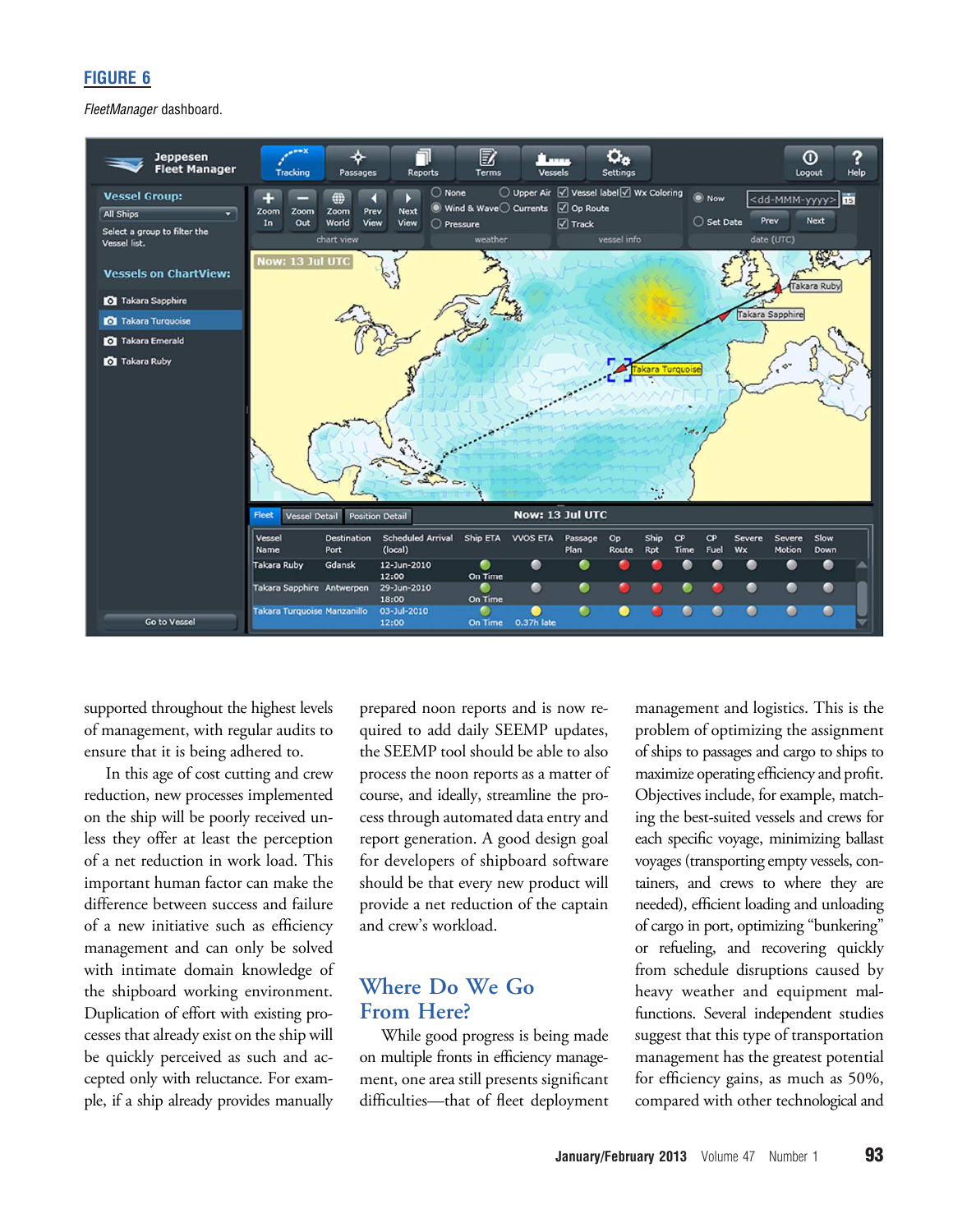operational measures, which typically range from 1% to 10% (Alvik et al., 2009; IMO, 2009c; Poulovassilis, 2010).

Optimizing fleet deployment is not unlike the problem encountered in the commercial aviation industry. Solving it involves a large number of variables and constraints that change with every deployment. Toward this end, Jeppesen engineers, in concert with Boeing Research and Technology, are developing new advanced optimization processes that will be especially useful in both the aviation and maritime industries, for fleet deployment management, routing of vessel convoys, and other applications where multiple objectives must be satisfied.

# **Conclusion**

Management of ship operating efficiency, due to its complex interactions, must be an integrated total solution that extends across the entire operation of the fleet. No single metric can be used to indicate success or failure of improving overall efficiency. Rather, a comparative analysis of multiple metrics is required. Furthermore, to be viable, efficiency management must accommodate operating objectives, priorities, and constraints.

While new regulations such as the MARPOL SEEMP requirement are steps in the right direction for improving ship operating efficiency, such measures are only as good as the information and insights they provide. When properly designed and implemented, they will generate significant savings that constitute lucrative returns on investment. For best results, a total solution approach should include these ten steps for success:

■ Develop and maintain a comprehensive plan, including careful selection of relevant key performance indicators for measuring efficiency performance.

- Clearly define quantifiable metrics, along with the required inputs and methods of obtaining the data.
- Set realistic goals for each evaluation period to measure rates of success. These goals should be adjusted regularly to accommodate relative progress and changes in objectives.
- Use historical data from the ship's log to establish existing performance baselines and identify areas obviously needing improvement.
- Facilitate accurate data acquisition for shipboard performance monitoring, including automated data entry and error-checking where possible, supplemented with officesupplied shore-based data.
- Utilize a reliable communication method for transmitting shipboard data to shore in a timely manner.
- Implement advanced analytical tools for shore-based processing of the data.
- Enable constructive, intuitive evaluation of the results through easyto-use information visualization tools and displays.
- Include automated report-generating tools for dissemination of results, recommendations, and auditing purposes.
- Maintain a robust user training and awareness-raising program with support at all levels of management.

In such a complex and evolving process, one cannot simply deliver a product and expect it to fulfill the customer's expectations for very long. Rather, producing good results repeatedly over the long term requires working closely with each customer on an ongoing basis. Toward this end, service providers in this industry must also offer comprehensive customer support and consulting services. In addition to assisting with developing and implementing efficiency management programs,

related professional services may include, for example, around-the-clock ship routing guidance, product deployment and maintenance support, and special case studies such as incident investigations and other voyage analyses involving route simulations using historical weather data. To enhance user skills and awareness, training, workshops, and seminars should be offered regularly on relevant maritime topics, including efficiency management, heavy weather damage avoidance, and advanced product application techniques.

# Author:

Philip J. Ballou Jeppesen a Boeing Company 1000 Atlantic Avenue, Suite 108 Alameda, CA 94501 Email: Phil.Ballou@jeppesen.com

# **References**

Alvik, S., Eide, M.S., Endresen, O., Hoffmann, P., & Longva, T. 2009. Pathways to low carbon shipping—abatement potential towards 2030. Det Norske Veritas (DNV), December 2009.

#### International Maritime Organization,

(IMO). 2009a. Guidelines for voluntary use of the ship energy efficiency operational indicator (EEOI), MEPC.1/Circ.684. IMO, London, UK, Aug 2009.

IMO. 2009b. Prevention of air pollution from ships—example of a ship energy efficiency management plan, submitted by Oil Companies International Marine Forum (OCIMF), MEPC 62/INF.10. IMO, London, UK, April 2011.

IMO. 2009c. Second IMO GHG Study 2009, Section 5—Technological and operational potential for reduction of emissions. IMO, London, UK. pp. 44-59.

IMO. 2012a. 2012 Guidelines on the method of calculation of the attained energy efficiency design index (EEDI) for new ships, MEPC. 212(63). IMO, London, UK, March 2012.